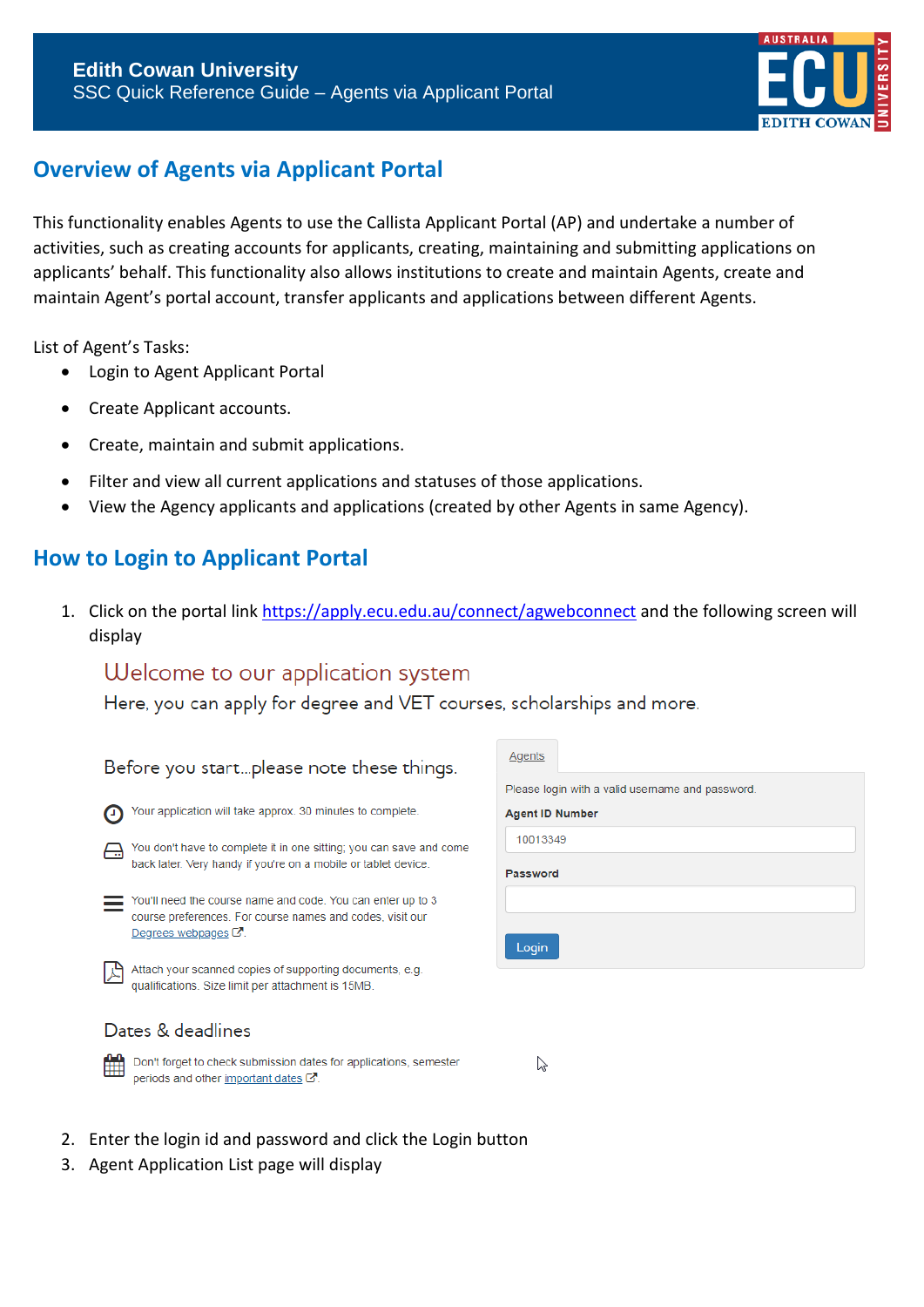

# **How to Create an Applicant Account**

- 1. Click on 'Create Applicant' and Create Account screen will display
	- **Agent Application List**

| <b>Bulk Submission</b><br><b>Create Applicant</b><br><b>Agency Applications</b> |                                                                                            |                                 |                         |                           |                                                          |                          |                                        |
|---------------------------------------------------------------------------------|--------------------------------------------------------------------------------------------|---------------------------------|-------------------------|---------------------------|----------------------------------------------------------|--------------------------|----------------------------------------|
|                                                                                 | My Applications - Mr Aent ONE                                                              |                                 |                         |                           |                                                          |                          |                                        |
|                                                                                 | <b>Applicant Name</b><br><b>ALL</b><br><b>Filter</b><br>Clear<br>$\boldsymbol{\mathrm{v}}$ |                                 |                         |                           |                                                          |                          |                                        |
| Person<br>ID                                                                    | Applicant<br>ID                                                                            | <b>Applicant</b><br><b>Name</b> | <b>Creation</b><br>Date | <b>Submission</b><br>Date | <b>Course Details</b>                                    | Outcome<br><b>Status</b> | <b>Offer Response</b><br><b>Status</b> |
|                                                                                 | 296205                                                                                     | <b>WILLIAMS.</b><br>Robert, Mr  | 28/03/2018              |                           | G91 Bachelor of Information<br><b>Technology Honours</b> |                          |                                        |
|                                                                                 | 210611                                                                                     | <b>TESTER, Tessie,</b><br>Mr    |                         |                           |                                                          |                          |                                        |
|                                                                                 | 359897                                                                                     | SMITH, John, Mr.                |                         |                           |                                                          |                          |                                        |

- 2. A red asterisk denotes mandatory fields
- 3. Enter the Applicant details on this screen and press the 'Submit' button

| <b>Create Applicant Account</b>                                                                        |                              |
|--------------------------------------------------------------------------------------------------------|------------------------------|
| * Denotes a mandatory field                                                                            |                              |
| * Title<br>▼                                                                                           |                              |
| * First Name                                                                                           | * Family Name                |
| <b>Other Names</b>                                                                                     | <b>Preferred Name</b>        |
| * Date of Birth<br>DAY $\triangledown$    MONTH $\triangledown$    YEAR $\triangledown$<br>Gender<br>▼ |                              |
| <b>Contact Phone Number</b>                                                                            |                              |
| <b>Email Address</b>                                                                                   | <b>Confirm Email Address</b> |
| Password                                                                                               | <b>Confirm Password</b>      |
|                                                                                                        |                              |
|                                                                                                        | <b>Submit</b><br>Cancel      |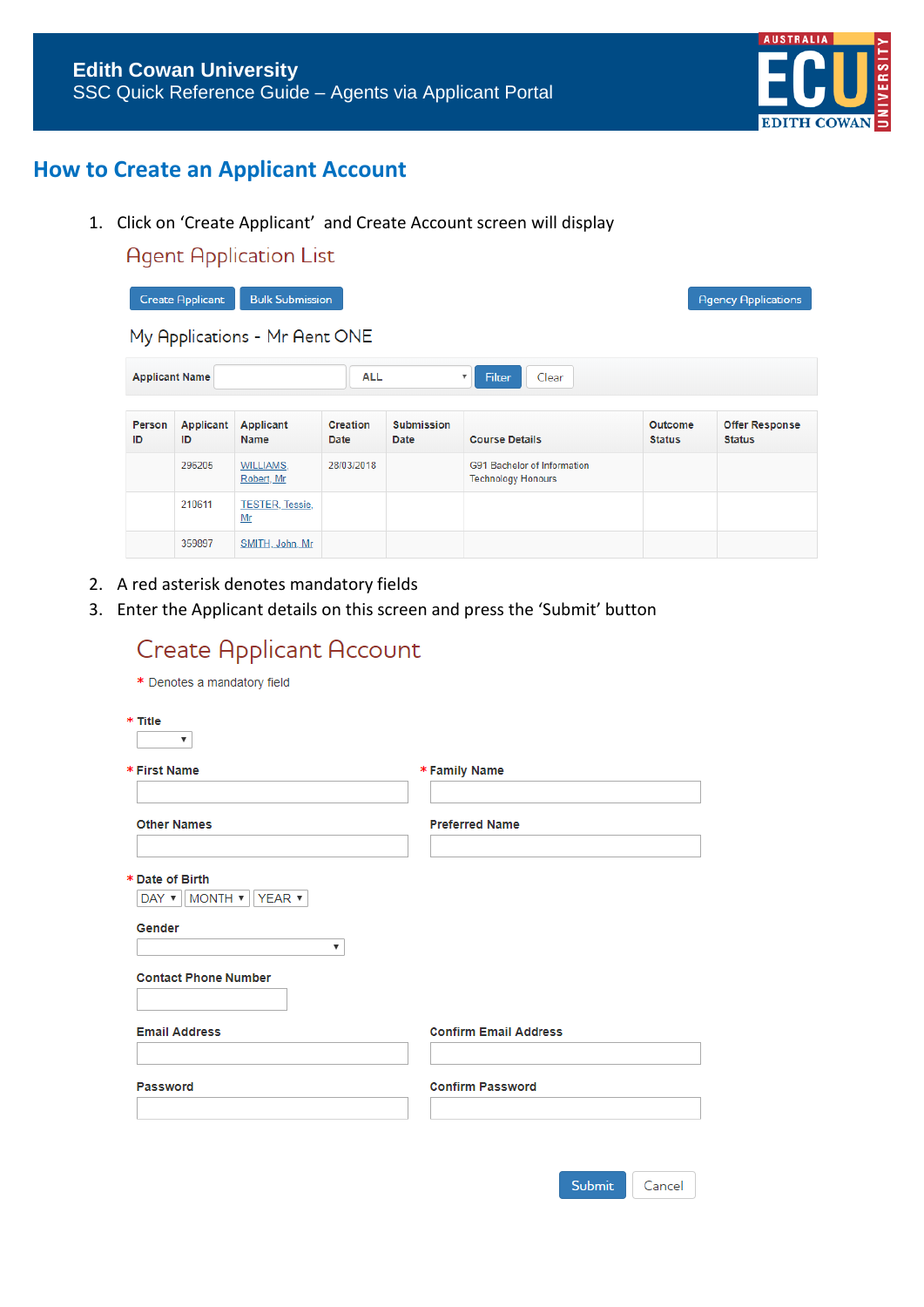

4. If the email address is not entered a message box will display



- 5. Click **OK** to continue or Cancel to enter the email address.
- 6. Applicant will be created and Agent Application List will display. Agent and Applicant will be notified of the applicant login details via email. If there is not email for applicant then only Agent will get the email notification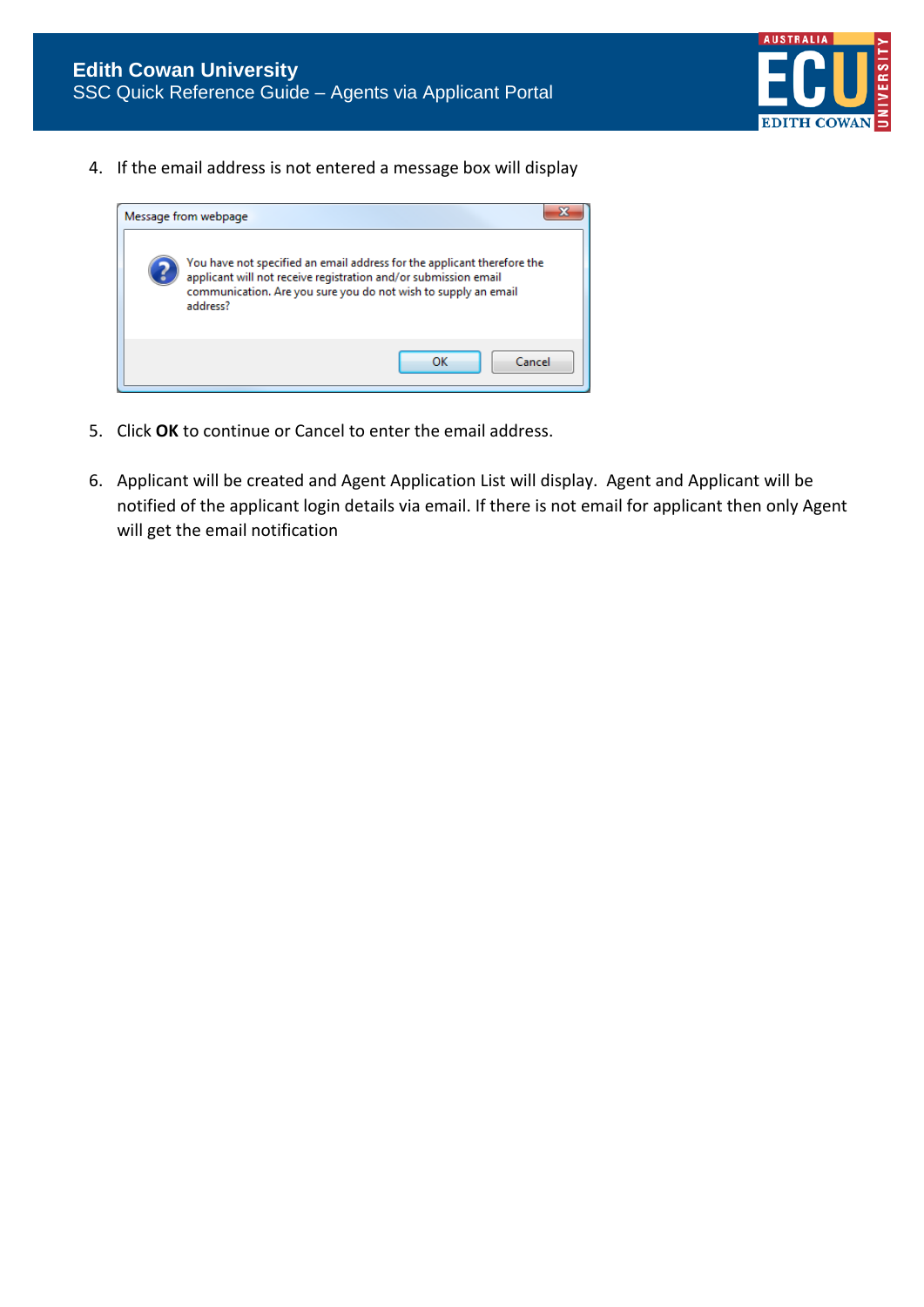

## **How to Create a Course Application**

### **Hints and tips:**

- Course application is a 5 steps process, from Applicant Details (step 1) to Review & Submit Application (step 5).
- Move between steps using the **Save and Continue** and **Previous** buttons: Exercise Save and Continue →
- Qualification in step 3 will allow multiple records to be entered. Use the **Add** button
- Records can be deleted in step 3 using the **Delete** button as in this example:

| Country          | <b>First Year Enrolled</b> | <b>Last Year Enrolled</b> | Institution | Qualification | <b>Level of Completion</b> | <b>Actions</b> |
|------------------|----------------------------|---------------------------|-------------|---------------|----------------------------|----------------|
| <b>AUSTRALIA</b> | 2014                       | 2015                      | ABC COLLEGE | TEST          | <b>COMPLETE</b>            | <b>Delete</b>  |

- Uploading the required documents is critical for the application to be assessed. Please ensure that all relevant documents are certified and uploaded with the application.
- Bulk Submission button may be used to submit multiple applications:

| <b>Create Applicant</b> | <b>Bulk Submission</b> |
|-------------------------|------------------------|
|-------------------------|------------------------|

### **Creating Course Application**

**Agent Application List** 

1. Click on the Agent Application List to select the relevant applicant

| <b>TRACTIC PROPROGRAM</b>                                                       |                        |                               |                         |                                     |                                                          |                          |                                        |
|---------------------------------------------------------------------------------|------------------------|-------------------------------|-------------------------|-------------------------------------|----------------------------------------------------------|--------------------------|----------------------------------------|
| <b>Bulk Submission</b><br><b>Create Applicant</b><br><b>Agency Applications</b> |                        |                               |                         |                                     |                                                          |                          |                                        |
|                                                                                 |                        | My Applications - Mr Aent ONE |                         |                                     |                                                          |                          |                                        |
| <b>Applicant Name</b>                                                           |                        |                               | <b>ALL</b>              | Filter<br>$\boldsymbol{\mathrm{v}}$ | Clear                                                    |                          |                                        |
| Person<br>ID                                                                    | <b>Applicant</b><br>ID | <b>Applicant Name</b>         | <b>Creation</b><br>Date | <b>Submission</b><br>Date           | <b>Course Details</b>                                    | Outcome<br><b>Status</b> | <b>Offer Response</b><br><b>Status</b> |
|                                                                                 | 359897                 | SMITH, John, Mr.              | 28/03/2018              |                                     | M89 Bachelor of Science (Exercise and Sports<br>Science) |                          |                                        |
|                                                                                 | 210611                 | <b>TESTER, Tessie, Mr</b>     |                         |                                     |                                                          |                          |                                        |
|                                                                                 | 296205                 | WILLIAMS, Robert,<br>Mr       | 28/03/2018              |                                     | G91 Bachelor of Information Technology Honours           |                          |                                        |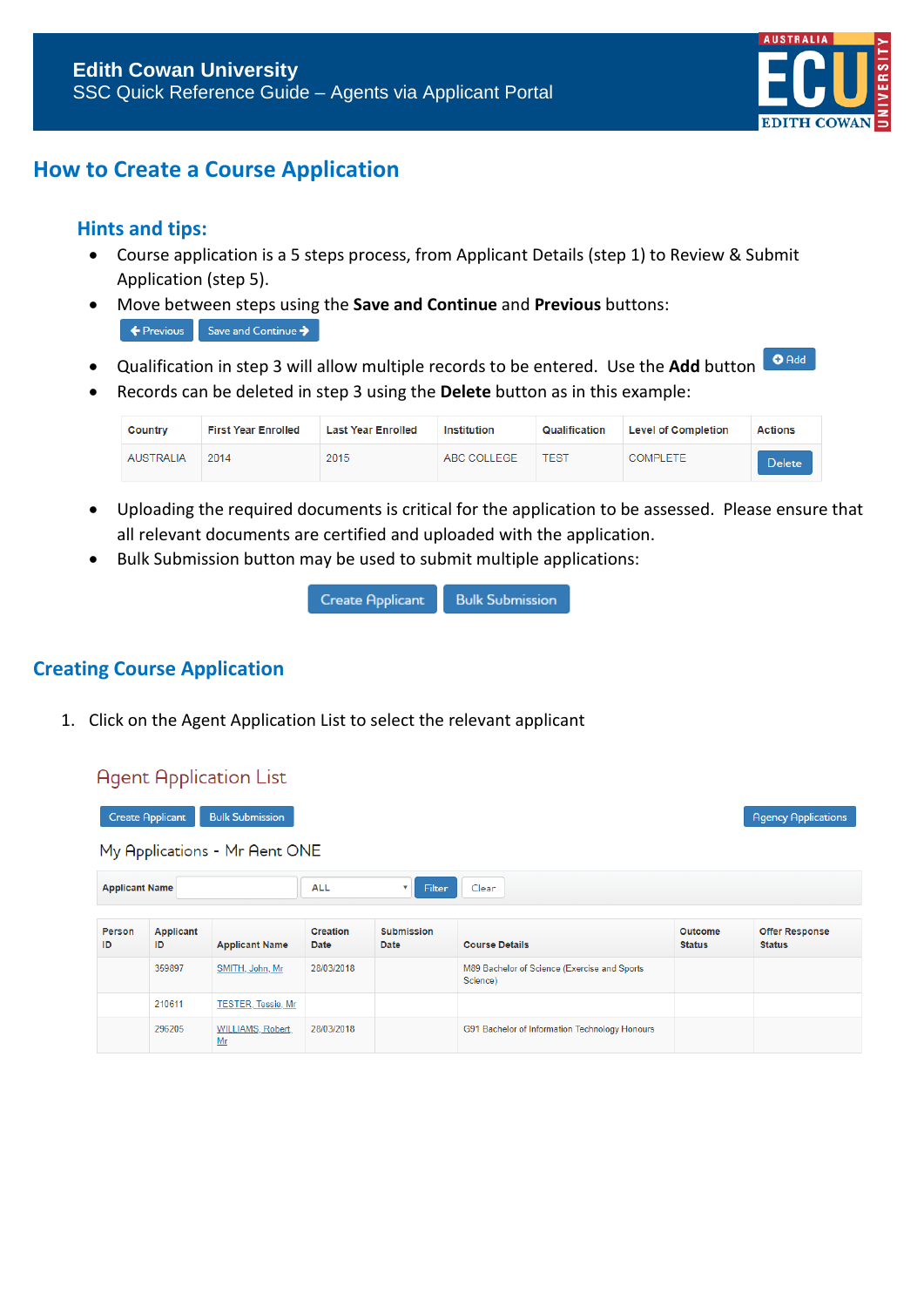

2. Select the applicant you wish to make a course application for

### **My Applications**

Mr Tessie TESTER

#### A Apply for course entry

ECU is currently accepting the following applications.

| <b>Application Type</b>                          | <b>Commencement Period</b>                                                |
|--------------------------------------------------|---------------------------------------------------------------------------|
| Domestic.                                        | Open for Semester 1, 2018<br>Limited course availability for Summer, 2018 |
| International                                    | Open for Semester 1, 2018 through to 2020                                 |
| Western Australian Academy of<br>Performing Arts | Open for Semester 1, 2018                                                 |
|                                                  |                                                                           |
| Start a course application                       |                                                                           |

★ Apply for other program ? Non-Award, Cross Institutional, Study Abroad and Exchange Enrolments

- 3. Select 'Start a course application' to start step 1 of 5 of the course application process.
- 4. Applicant details page will display with the applicant details already entered while creating the applicant.
- 5. Mandatory fields (with red asterisk) must be completed. Enter any missing fields i.e. email address
- 6. Enter the details and press 'Save and Continue'

| Your Details -<br>1         | $\overline{2}$<br><b>Course Details</b> | $\sqrt{3}$<br>$\sim$ 100 $\sim$ | Qualifications                  | $\overline{4}$<br><b>Upload Documents</b> | $\sim$ $\sim$ $\sim$ $\sim$ | <b>Review and Submit</b> |
|-----------------------------|-----------------------------------------|---------------------------------|---------------------------------|-------------------------------------------|-----------------------------|--------------------------|
| <b>Applicant Details</b>    |                                         |                                 |                                 |                                           |                             |                          |
| Title *                     | Mr                                      | $\boldsymbol{\mathrm{v}}$       |                                 |                                           |                             |                          |
| First Name *                | <b>Tessie</b>                           |                                 |                                 |                                           |                             |                          |
| Family Name *               | <b>TESTER</b>                           |                                 |                                 |                                           |                             |                          |
| <b>Other Names</b>          |                                         |                                 |                                 |                                           |                             |                          |
| <b>Preferred Name</b>       |                                         |                                 |                                 |                                           |                             |                          |
| Date of Birth *             | 11<br>$\overline{\mathbf{v}}$           | <b>NOV</b>                      | 1975<br>$\overline{\mathbf{v}}$ | ▼                                         |                             |                          |
| Gender *                    | Female                                  |                                 |                                 | $\boldsymbol{\mathrm{v}}$                 |                             |                          |
| <b>Contact Phone Number</b> | 36437357678                             |                                 |                                 |                                           |                             |                          |
| <b>Email Address</b>        | test123@example.com                     |                                 |                                 |                                           |                             |                          |

#### Equity, Diversity and Disability

ECU is an organisation that values and encourages diversity. We provide a coordinated service if you have a disability or medical condition, permanent or temporary, that may affect your life at university. More information is available at the Student Equity, Diversity and Disability Service webpage

The applicant would like to discuss their situation with a university Equity and Diversity officer.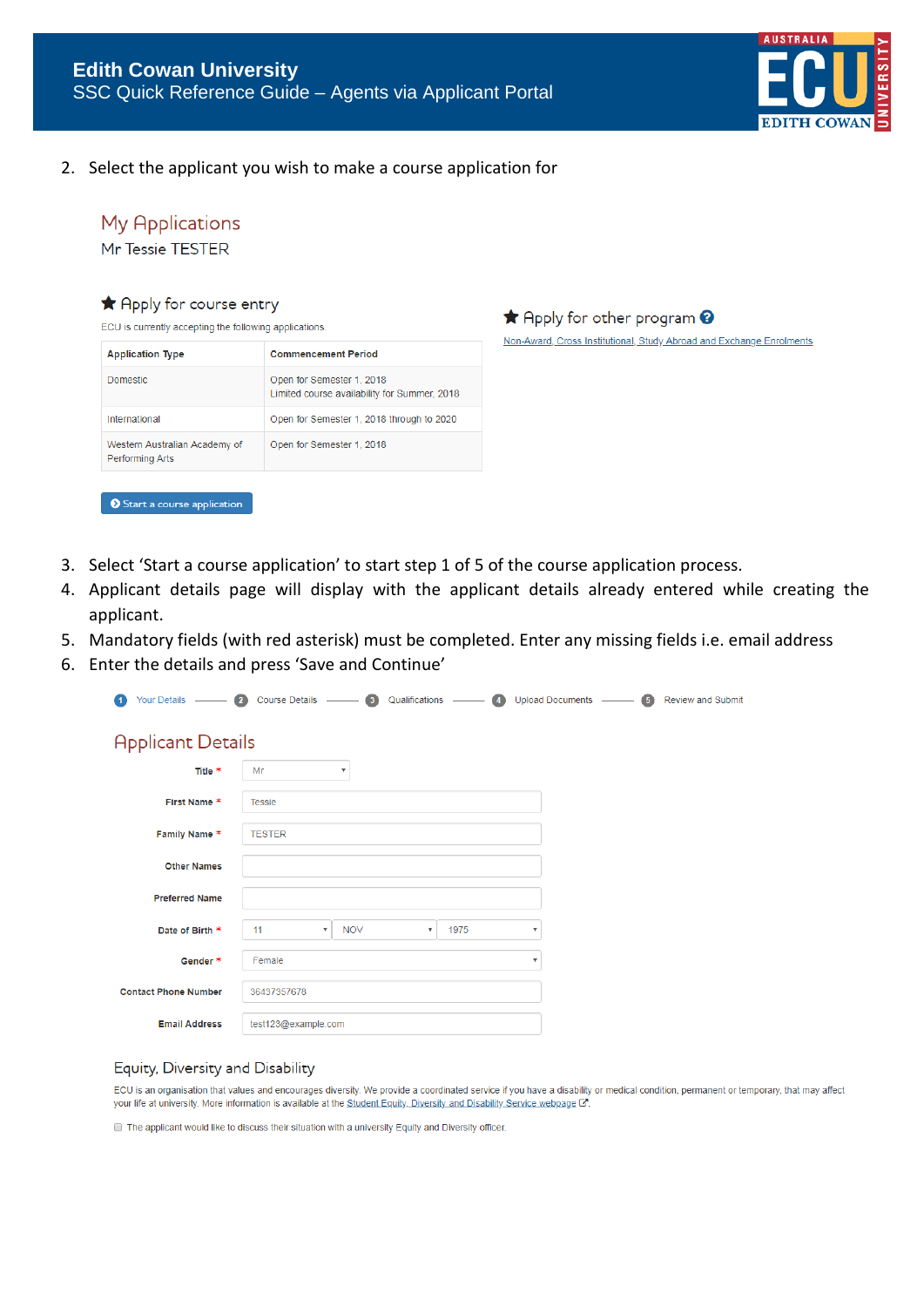

### Citizenship

Please select the applicant's citizenship type (providing false or misleading information is an offence)

 $\odot$  international student

holding or applying for a student visa

- $\bigcirc$  international student holding or applying for another visa type, e.g. business, spouse, working holiday
- $\circ$  international student

studying at ECU via distance education from an offshore location

| Country of Birth *                                                 | <b>INDIA</b>                            |
|--------------------------------------------------------------------|-----------------------------------------|
| <b>Visa Number</b>                                                 |                                         |
| <b>Passport Number</b>                                             |                                         |
| Country of Citizenship *                                           | <b>INDIA</b><br>$\overline{\mathbf{v}}$ |
| Has the applicant<br>applied for permanent<br>resident visa? *     | Yes<br>$\circ$ No                       |
| Has the applicant<br>previously applied to or<br>studied at ECU? * | Yes<br>No<br>$\circledcirc$             |

### **Applicant's Contact Details**

| Is the applicant's $\qquad$ Yes<br>current postal address<br>in Australia? * | $\odot$ No                                                     |
|------------------------------------------------------------------------------|----------------------------------------------------------------|
| Address Line 1 *                                                             |                                                                |
| <b>Address Line 2</b>                                                        |                                                                |
| <b>Address Line 3</b>                                                        |                                                                |
| City                                                                         |                                                                |
| Country *                                                                    |                                                                |
| Post/Zip Code                                                                |                                                                |
|                                                                              | Please ensure that you enter at least one contact phone number |
| Home Phone No.                                                               |                                                                |
| Work Phone No.                                                               |                                                                |
| <b>Mobile Phone No.</b>                                                      |                                                                |
|                                                                              |                                                                |

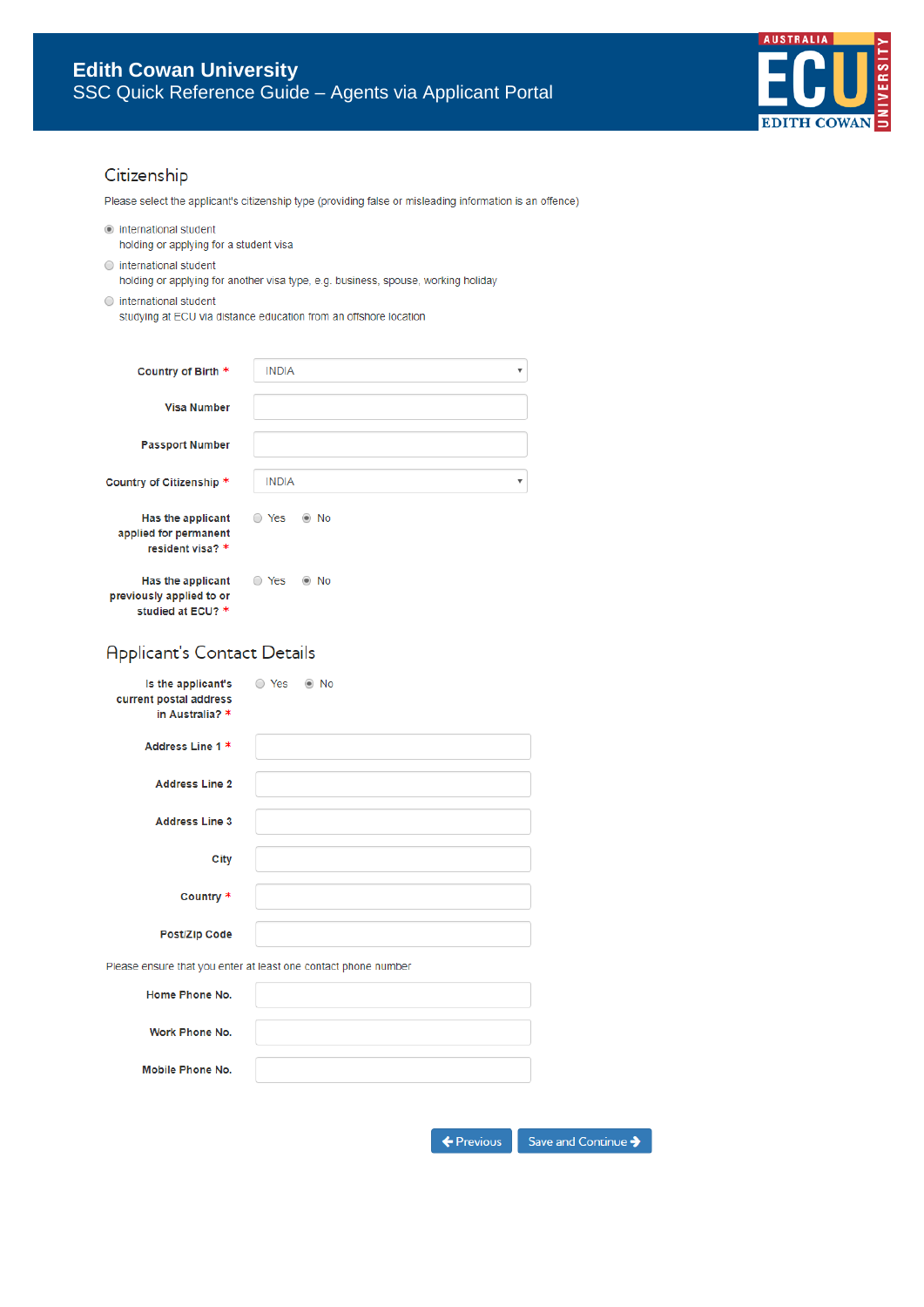

7. **Step 2 of 5**, enter the course code or keyword of the course the applicant wishes to apply for. Click the 'Search'

| button.                                                                                                                                                     |                                                                                                                                                                                                       |
|-------------------------------------------------------------------------------------------------------------------------------------------------------------|-------------------------------------------------------------------------------------------------------------------------------------------------------------------------------------------------------|
| Your Details — 2 Course Details — 3 Qualifications — 4 Upload Documents — 5 Review and Submit                                                               |                                                                                                                                                                                                       |
| Course Details                                                                                                                                              |                                                                                                                                                                                                       |
| Search for a course                                                                                                                                         |                                                                                                                                                                                                       |
| You can specify 1 course preference in your application.                                                                                                    |                                                                                                                                                                                                       |
| If you've enrolled in your selected course before, you can't use this application system. Please complete the Application to Resume a Course $\mathbb{Z}$ . |                                                                                                                                                                                                       |
| <b>O</b> Search                                                                                                                                             | Need help selecting the right course?                                                                                                                                                                 |
|                                                                                                                                                             | • Visit our Degrees webpages.<br>• Speak to our Student Recruitment team. @                                                                                                                           |
|                                                                                                                                                             | Don't forget to check the <i>university</i> entry requirements $\mathbb{Z}^n$ and any<br>special admission requirements for your selected courses. Check<br>your courses at our Degrees webpages [2]. |
|                                                                                                                                                             |                                                                                                                                                                                                       |
|                                                                                                                                                             |                                                                                                                                                                                                       |
| ← Previous                                                                                                                                                  | Save and Continue                                                                                                                                                                                     |

8. A list of available course offering will be display. Select the preferred option and click on 'Save and Continue'

# **Course Details**

#### Your search results

commerce

**O** Search

Select the course option you wish to apply for, then click Save and Continue to add further details.

| <b>Select</b> | <b>Course Code</b> | <b>Course Title</b>                                  | Location            | <b>Attendance Mode</b> | <b>Attendance Type</b> |
|---------------|--------------------|------------------------------------------------------|---------------------|------------------------|------------------------|
| 0             | W <sub>23</sub>    | Bachelor of Commerce                                 | JOONDALUP           | on-campus              | full-time              |
| 0             | W24                | Bachelor of Arts/Bachelor of Commerce                | <b>JOONDALUP</b>    | on-campus              | full-time              |
| 0             | W24                | Bachelor of Arts/Bachelor of Commerce                | <b>MOUNT LAWLEY</b> | on-campus              | full-time              |
| 0             | W <sub>25</sub>    | Bachelor of Commerce/Bachelor of Arts (Psychology)   | <b>JOONDALUP</b>    | on-campus              | full-time              |
| 0             | W26                | Bachelor of Engineering Honours/Bachelor of Commerce | <b>JOONDALUP</b>    | on-campus              | full-time              |
| 0             | W27                | Bachelor of Science/Bachelor of Commerce             | <b>JOONDALUP</b>    | on-campus              | full-time              |
| O             | W28                | Bachelor of Laws/Bachelor of Commerce                | <b>JOONDALUP</b>    | on-campus              | full-time              |

 $\leftarrow$  Previous

Save and Continue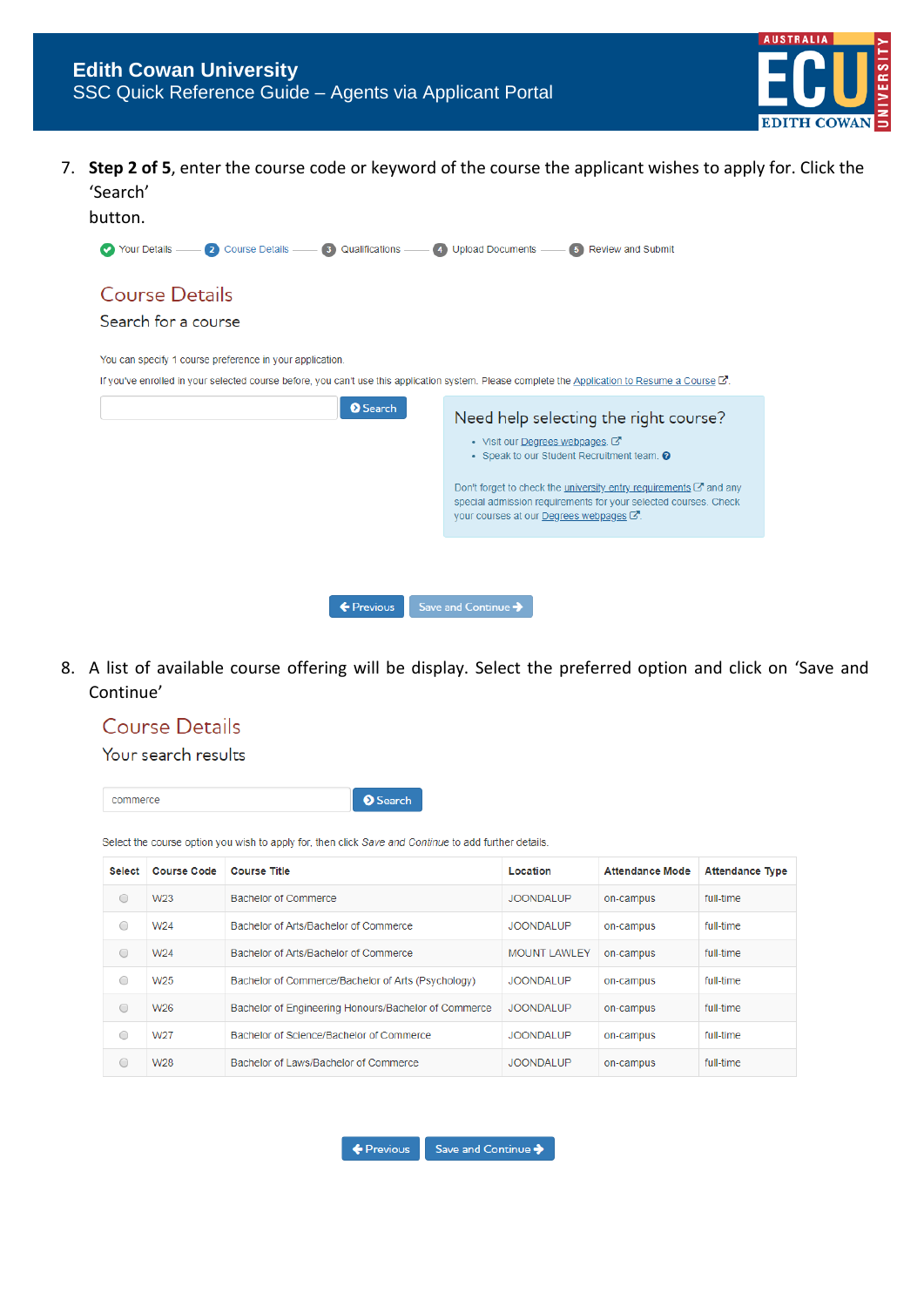

9. Options for Expected Commencement will be displayed. Select the expected commencement period and select 'Save and Continue'.



10. Options for Course major selection will be displayed (where applicable). Select a Major if known or Select 'I do not wish to select a major at this point' and select 'Save and Continue'



11. Course details summary will be displayed.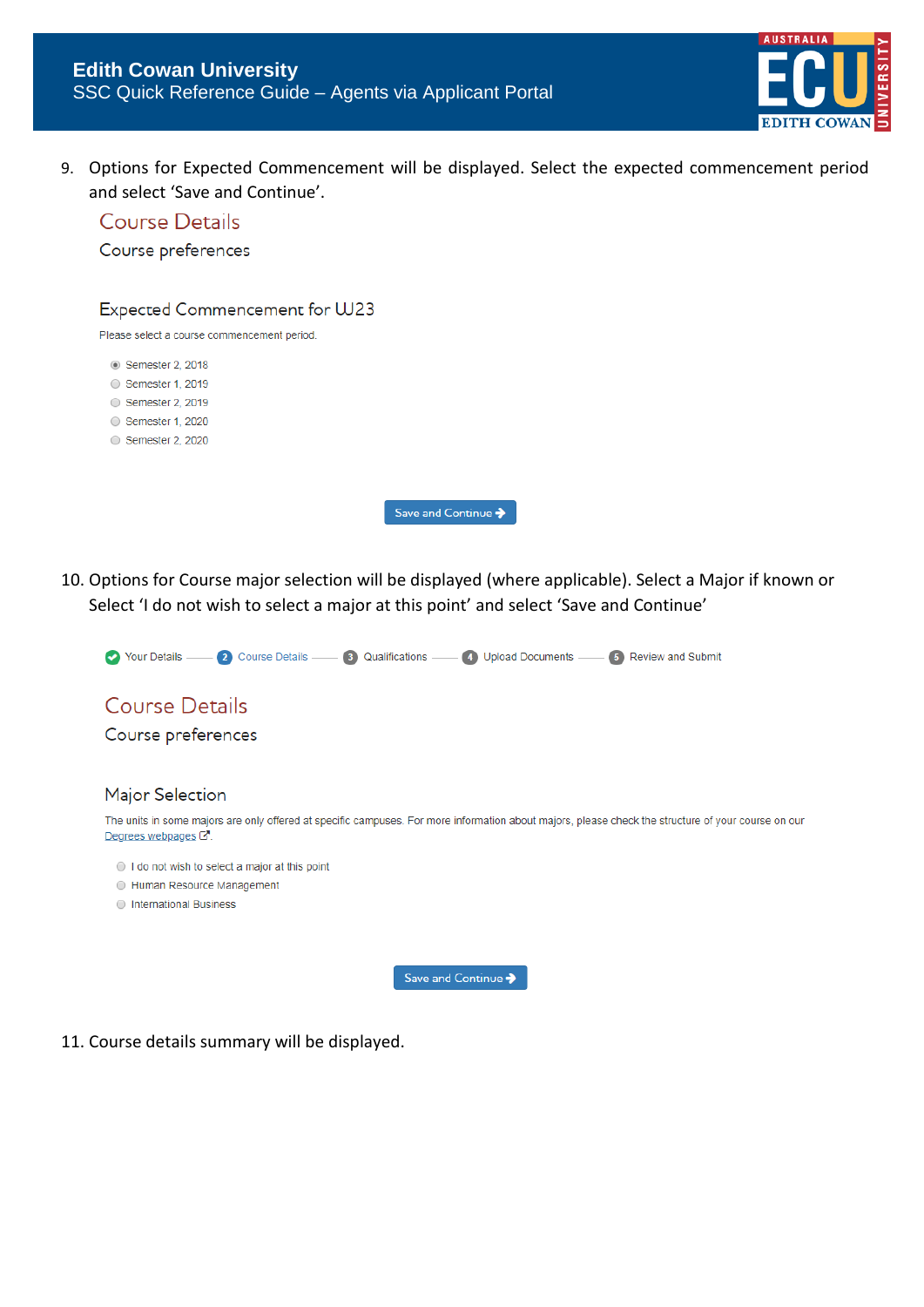

| Your Details —— 2 Course Details —— 3 Qualifications —— 4 Upload Documents —— 5 Review and Submit                                                                                                                                        |                                                                                                                                                                                                                                                                                                                       |
|------------------------------------------------------------------------------------------------------------------------------------------------------------------------------------------------------------------------------------------|-----------------------------------------------------------------------------------------------------------------------------------------------------------------------------------------------------------------------------------------------------------------------------------------------------------------------|
| <b>Course Details</b>                                                                                                                                                                                                                    |                                                                                                                                                                                                                                                                                                                       |
| Course preferences                                                                                                                                                                                                                       |                                                                                                                                                                                                                                                                                                                       |
| You can specify 1 course preference in your application.                                                                                                                                                                                 |                                                                                                                                                                                                                                                                                                                       |
| If you've enrolled in your selected course before, you can't use this application system. Please complete the Application to Resume a Course C.                                                                                          |                                                                                                                                                                                                                                                                                                                       |
| Preference 1: W23 Bachelor of Commerce                                                                                                                                                                                                   |                                                                                                                                                                                                                                                                                                                       |
| Location : JOONDALUP<br>Attendance Mode: on-campus<br>Attendance Type : full-time<br>Expected Commencement @ : Semester 2, 2018<br>Major / Discipline @: International Business<br>Add Group Code<br><b>自</b> Delete<br>$\triangle$ Edit |                                                                                                                                                                                                                                                                                                                       |
|                                                                                                                                                                                                                                          | Need help selecting the right course?<br>• Visit our Degrees webpages.<br>• Speak to our Student Recruitment team. @<br>Don't forget to check the <i>university entry requirements</i> <b>■</b> and any<br>special admission requirements for your selected courses. Check<br>your courses at our Degrees webpages C. |
|                                                                                                                                                                                                                                          |                                                                                                                                                                                                                                                                                                                       |
| ← Previous                                                                                                                                                                                                                               | Save and Continue >                                                                                                                                                                                                                                                                                                   |

- 12. You can 'Edit' or 'Delete' the Course Details at this stage by selecting the relevant Actions.
- 13. Select 'Save and Continue'.
- 14. Course details additional questions will be displayed. Red asterisk mark the mandatory fields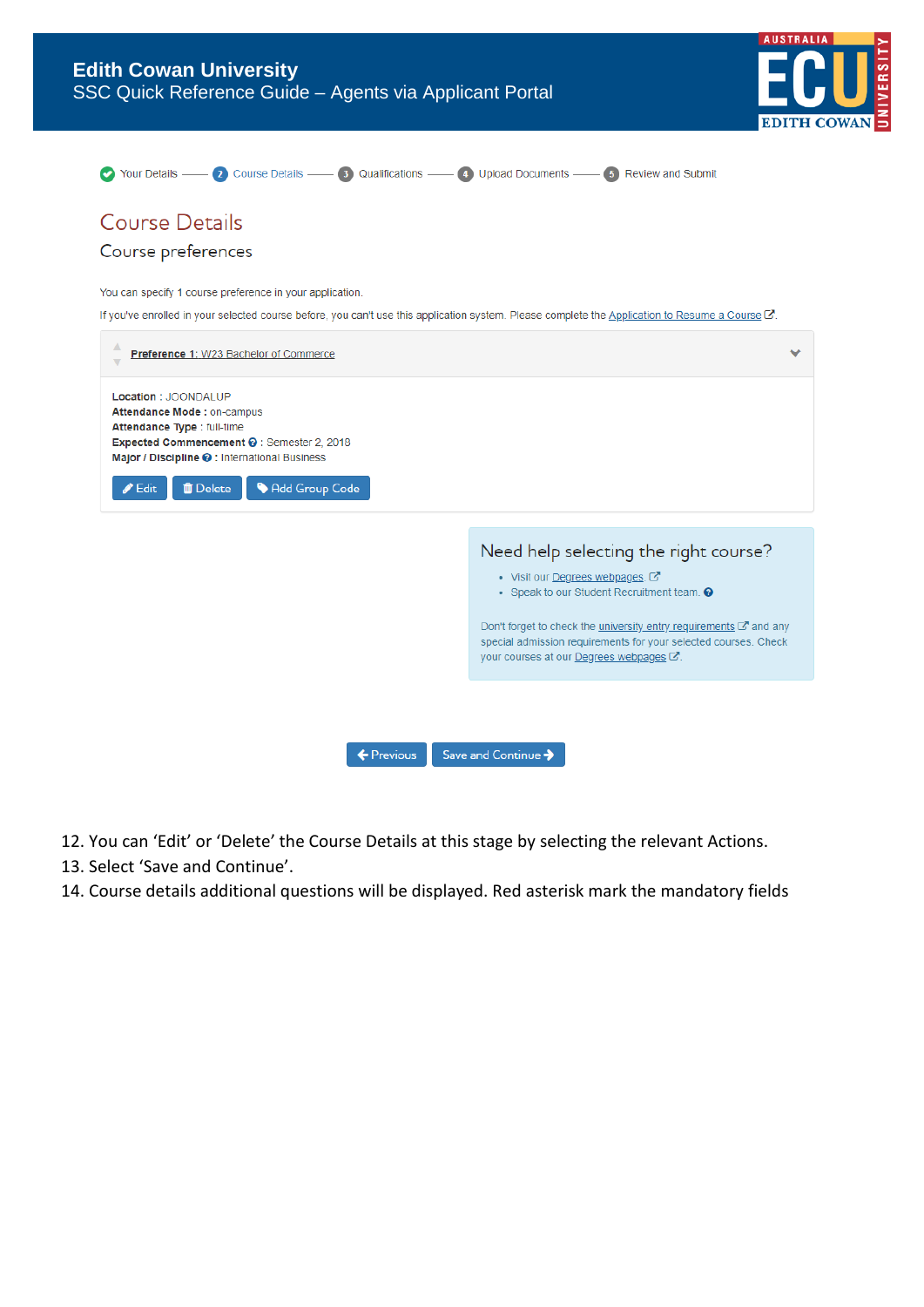| <b>Edith Cowan University</b><br>SSC Quick Reference Guide - Agents via Applicant Portal                                                                                                                                                                                                                                 |  |  |  |  |  |
|--------------------------------------------------------------------------------------------------------------------------------------------------------------------------------------------------------------------------------------------------------------------------------------------------------------------------|--|--|--|--|--|
| Your Details — 2 Course Details — 3 Qualifications — 4 Upload Documents — 5 Review and Submit                                                                                                                                                                                                                            |  |  |  |  |  |
| <b>Course Details (Additional Questions)</b>                                                                                                                                                                                                                                                                             |  |  |  |  |  |
| Are you a government sponsored student? *<br>◯ Yes<br>$\bigcirc$ No                                                                                                                                                                                                                                                      |  |  |  |  |  |
| If your qualifications do not meet ECU entry requirements, we may pass your application on to our pathway partner<br>Edith Cowan College (ECC) for assessment.<br>ECC may be able to provide you with a pathway to ECU in the course of your choice. Please let us know if you permit us<br>to share your application. * |  |  |  |  |  |
| ⊙ Yes, share my application with ECC                                                                                                                                                                                                                                                                                     |  |  |  |  |  |
| $\odot$ No, do not share my application with ECC                                                                                                                                                                                                                                                                         |  |  |  |  |  |
| Do you permit ECU to provide information to your nominated sponsor/guardian or scholarship body?<br>$\bigcirc$ No                                                                                                                                                                                                        |  |  |  |  |  |
| ○ Yes (Please provide name of individual/scholarship body)                                                                                                                                                                                                                                                               |  |  |  |  |  |
| Save and Continue $\rightarrow$<br>$\leftarrow$ Previous                                                                                                                                                                                                                                                                 |  |  |  |  |  |

- 15. Select the options for additional questions and 'Save and Continue'
- 16. Step **3 of 5** requires you to enter the applicants Tertiary, Secondary or Other qualifications. English test (e.g. IELTS, TOFEL etc.) results are entered in the Admission Test area. Use the add button to add details and click 'Save and Continue' when complete.
- 17. Multiple records can be entered using 'Add' button.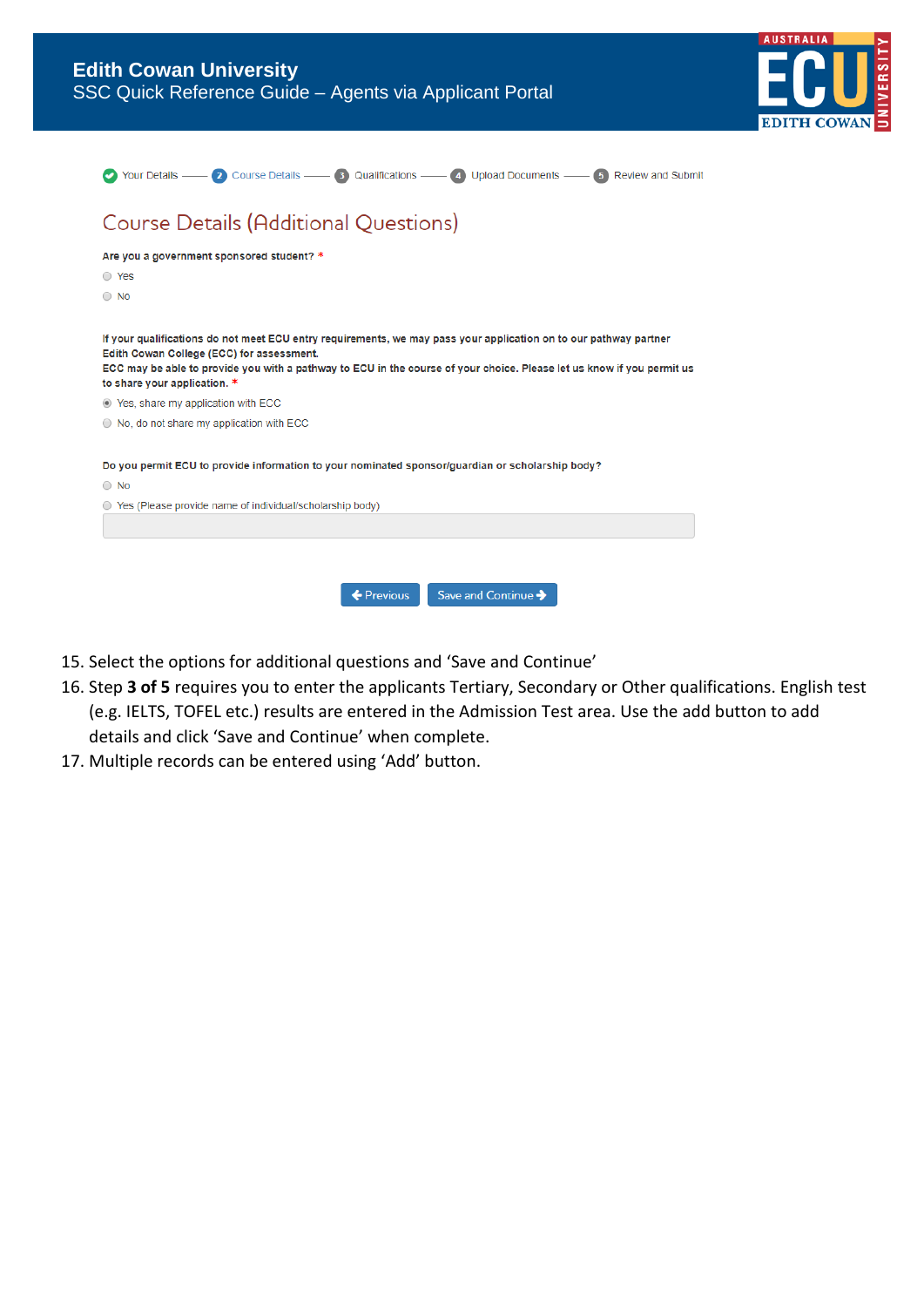



# **Qualification Details**

#### **Tertiary Education Details**

Please provide details of any undergraduate or postgraduate study undertaken at another university or higher education institution. ECU will require documentary evidence for all qualifications declared - you will be able to upload documents in step 4.



### Secondary Education Details

Please provide details of your secondary education. If you are applying for postgraduate study then you do not need to complete this section unless you are applying for a postgraduate degree within ECU's teacher education or nursing study areas. ECU will require documentary evidence for all qualifications declared - you will be able to upload documents in step 4.

 $O$  Add

### Other Qualification Details

Please provide details of other qualifications completed. This may include Certificate III, Certificate IV, Diploma and Advanced Diploma study. If you have a Certificate or Diploma awarded by an international college or polytechnic then you can also record this here. ECU will require documentary evidence for all qualifications declared - you will be able to upload documents in step 4.

If you have current nursing registration or teaching registration then you can also record these details together with your registration number here.



### **Admission Test Details**

If you have a test result or a planned test date for any of the following tests, please enter the details in this section. @

- . ASIT Aboriginal Student Intake Test
- ACER Australian Council for Educational Research Literacy and Numeracy Test
- · CAE Cambridge English: Advanced
- CPE Cambridge English: Proficiency
- · IELTS Academic International English Language Testing System
- · PTE Academic Pearson Test of English Academic
- · STAT Special Tertiary Admissions Test
- TOEFL Test of English as a Foreign Language





- 18. Enter the qualification and admission test details and click 'Save and Continue'.
- 19. **Step 4 of 5** will require you to upload documents supporting your application. You must submit items marked as mandatory to proceed and submit the application.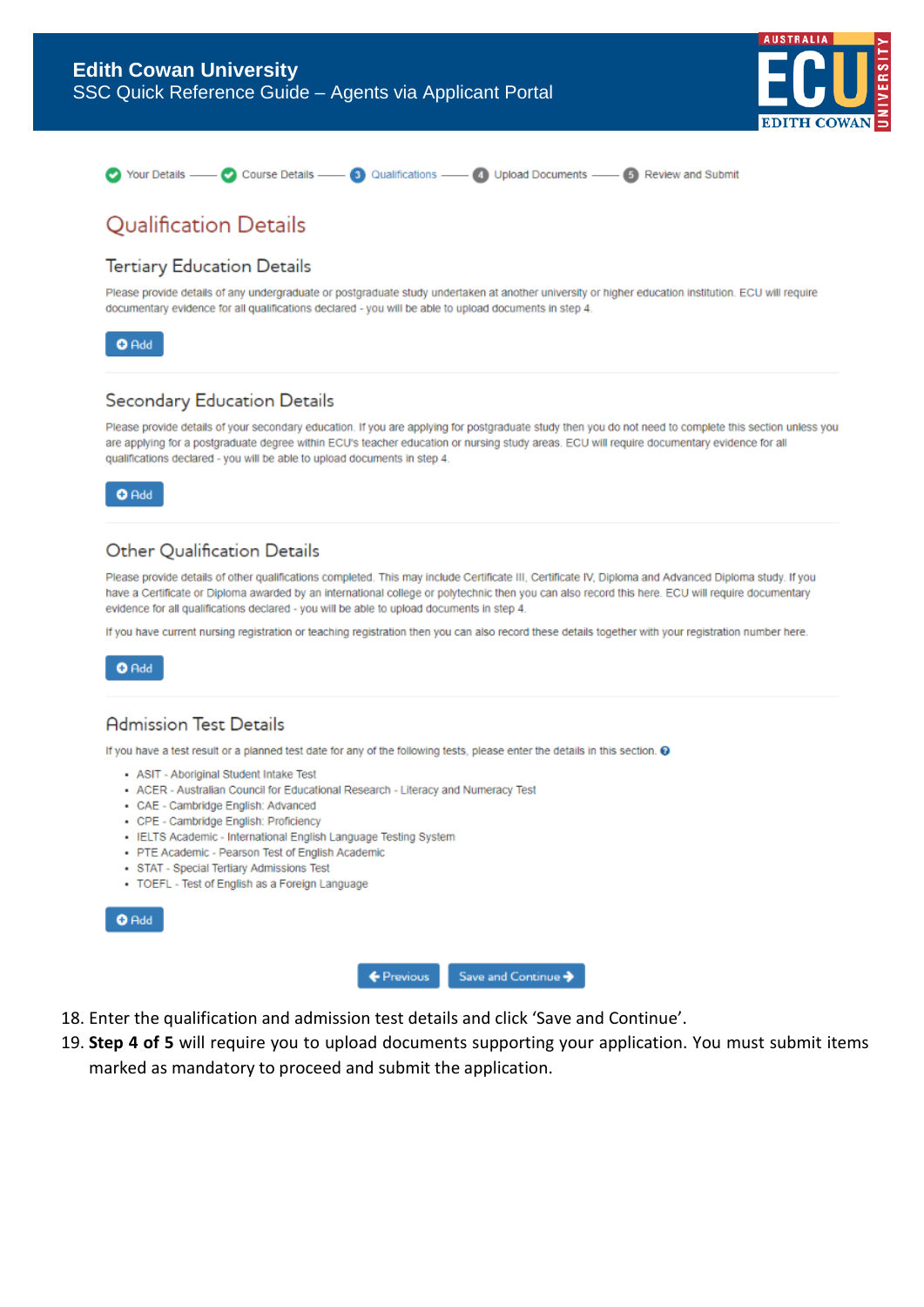

|  | Upload supporting documents from |  |
|--|----------------------------------|--|
|  |                                  |  |

| <b>主</b> From your computer                                 | <b>a</b> Dropbox | <b>&amp;</b> Box | <b>Q</b> OneDrive | Google Docs |    |
|-------------------------------------------------------------|------------------|------------------|-------------------|-------------|----|
| Document Type *                                             |                  |                  |                   |             |    |
|                                                             |                  |                  |                   |             | ٧  |
| Comments                                                    |                  |                  |                   |             |    |
|                                                             |                  |                  |                   |             |    |
|                                                             |                  |                  |                   |             | ħ. |
| Document to Upload *                                        |                  |                  |                   |             |    |
| Maximum Filesize: 15MB                                      |                  |                  |                   |             |    |
| Filetypes: PDF, DOC, RTF, TXT, XLS, JPG, GIF, PNG, TIF, ZIP |                  |                  |                   |             |    |
| Choose File No file chosen                                  |                  |                  |                   |             |    |
|                                                             |                  |                  |                   |             |    |
| <b>1</b> Upload Document                                    |                  |                  |                   |             |    |
|                                                             |                  |                  |                   |             |    |

- 20. You will need to upload all mandatory forms including, where applicable
	- a. Student Financial Declaration form
	- b. Agent Portal Application Declaration via Other
- 21. Select the Document Type and then the Browse button to select the file and click the Upload Document button to upload the documents.
- 22. Comments for each document can be entered using comments field. Uploaded documents will display in Document Previously Uploaded block at the bottom of the page.
- 23. Uploaded documents can be deleted by clicking Delete button next to each document. Documents cannot be deleted once the application has been submitted.
- 24. Once all relevant documents are uploaded click 'Save & Continue' to move to the next step.
- 25. You will be unable to proceed with the application if the mandatory forms are not completed, and if no documents have been uploaded.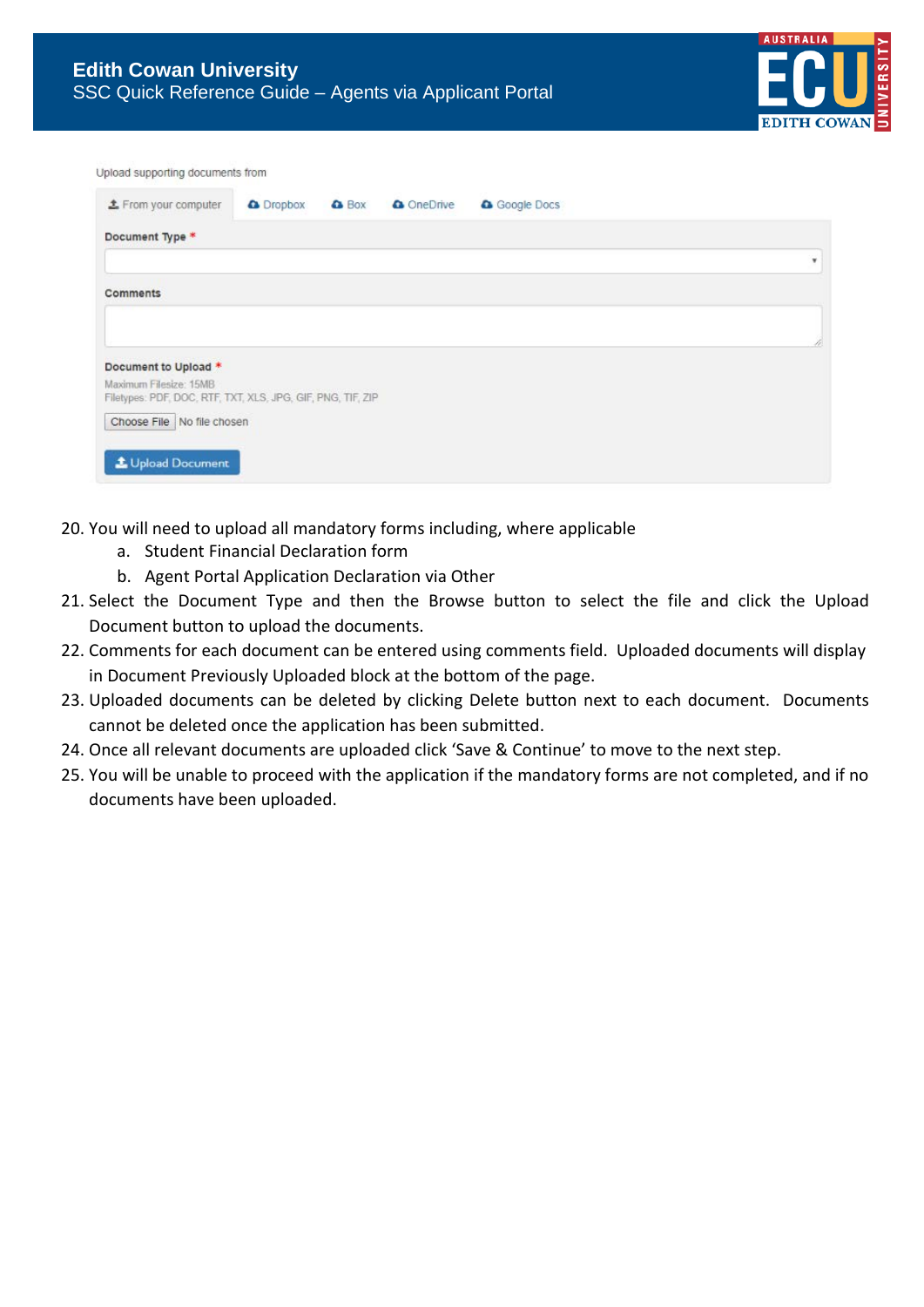

# **How to Submit a Course Application**

- 1. Step 5 of 5 allows you to review your application prior to selecting 'Submit'
- 2. Click on the 'Edit' to edit/update any section in application.

|  |  | ◯ Your Details —— ◯ Course Details —— ◯ Qualifications —— ◯ Upload Documents —— S Review and Submit |  |
|--|--|-----------------------------------------------------------------------------------------------------|--|
|  |  |                                                                                                     |  |

### Review and Submit Application

Here's what you've told us. Please check it one last time.

**UJhat we know about you** 

|                              | -             |
|------------------------------|---------------|
| <b>Title</b>                 | Mr            |
| <b>Family Name</b>           | <b>TESTER</b> |
| <b>First Name</b>            | Tessie        |
| <b>Other Names</b>           |               |
| <b>Preferred Name</b>        |               |
| Date of Birth                | 11/11/1975    |
| Gender                       | Female        |
| <b>Contact Phone Number</b>  | 36437357      |
| <b>Email Address</b>         |               |
| <b>Applicant Edit Access</b> | <b>No</b>     |

#### Equity, diversity and disability

Contact me regarding access and equity issues? NO

#### 3. Press 'Submit Application' button to submit the application

#### 4. Application receipt number will display

### **Application Receipt**

| Name: |                                                              | <b>Tessie TESTER</b> |                               |       |  |
|-------|--------------------------------------------------------------|----------------------|-------------------------------|-------|--|
|       | Date of Birth:                                               | 11/11/1975           |                               |       |  |
|       |                                                              |                      |                               |       |  |
| Pref  | <b>Course Option</b>                                         |                      | <b>Expected Commencement</b>  | Major |  |
|       | W23 Bachelor of Commerce / JOONDALUP / on-campus / full-time | Semester 2, 2018     | <b>International Business</b> |       |  |

#### Thankyou

Your application has been successfully submitted for assessment. Your receipt number is 537434. Please quote this number when making enquiries to the University about your application.

The status of your application will be updated as it progresses through the assessment process. Please contact ECU Admissions if you have any queries regarding your application.

View My Applications

**D** Edit

 $\blacksquare$  Edit